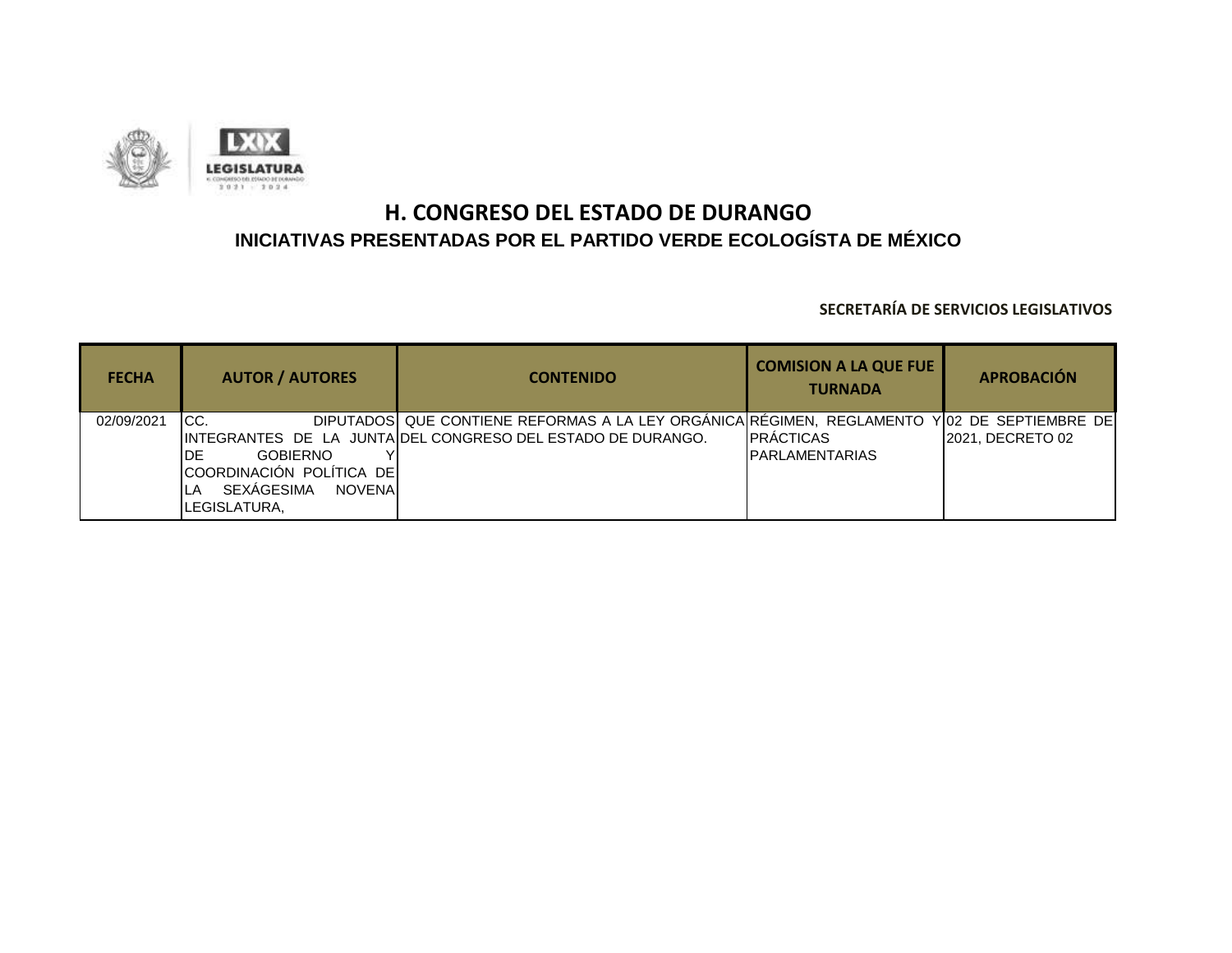

| <b>FECHA</b> | <b>AUTOR / AUTORES</b>                                                                                                                                                                                                                                                                                                                                                                                                                                                                                                                       | <b>CONTENIDO</b>                                                                                                                                                                                                                                       | <b>COMISION A LA QUE FUE</b><br><b>TURNADA</b> | <b>APROBACIÓN</b>                  |
|--------------|----------------------------------------------------------------------------------------------------------------------------------------------------------------------------------------------------------------------------------------------------------------------------------------------------------------------------------------------------------------------------------------------------------------------------------------------------------------------------------------------------------------------------------------------|--------------------------------------------------------------------------------------------------------------------------------------------------------------------------------------------------------------------------------------------------------|------------------------------------------------|------------------------------------|
| 14/09/2021   | DIPUTADA SANDRA LUZ<br>REYES RODRÍGUEZ,<br><b>INTEGRANTE DE LA</b><br>SEXAGÉSIMA NOVENA<br>LEGISLATURA, SE ADHIEREN<br>LOS CC. DIPUTADOS:<br>BERNABÉ AGUILAR CARRILLO,<br>LUIS ENRIQUE BENITEZ<br>OJEDA, GABRIELA<br>HERNÁNDEZ LÓPEZ, ALICIA<br><b>GUADALUPE GAMBOA</b><br>MARTÍNEZ, MARÍA DE LOS<br>ANGELES ROJAS RIVERA,<br>RICARDO FIDEL PACHECO<br>RODRÍGUEZ, JOSÉ RICARDO<br>LÓPEZ PESCADOR, JOEL<br>CORRAL ALCÁNTAR, DAVID<br>RAMOS ZEPEDA, VERÓNICA<br>PÉREZ HERRERA, SUGHEY<br>ADRIANA TORRES<br>RODRÍGUEZ Y FERNANDO<br>ROCHA AMARO | QUE CONTIENE REFORMA AL ARTÍCULO 82,<br>FRACCIÓN IV INCISO A); Y SE ADICIONA UN<br>ARTÍCULO 151 BIS A LA CONSTITUCIÓN POLÍTICA<br>DEL ESTADO LIBRE Y SOBERANO DE DURANGO,<br>EN MATERIA DE REQUISITOS FUNDAMENTALES<br>PARA LA CREACIÓN DE MUNICIPIOS. | <b>PUNTOS</b><br><b>CONSTITUCIONALES</b>       | 31 DE MAYO DE 2022,<br>DECRETO 155 |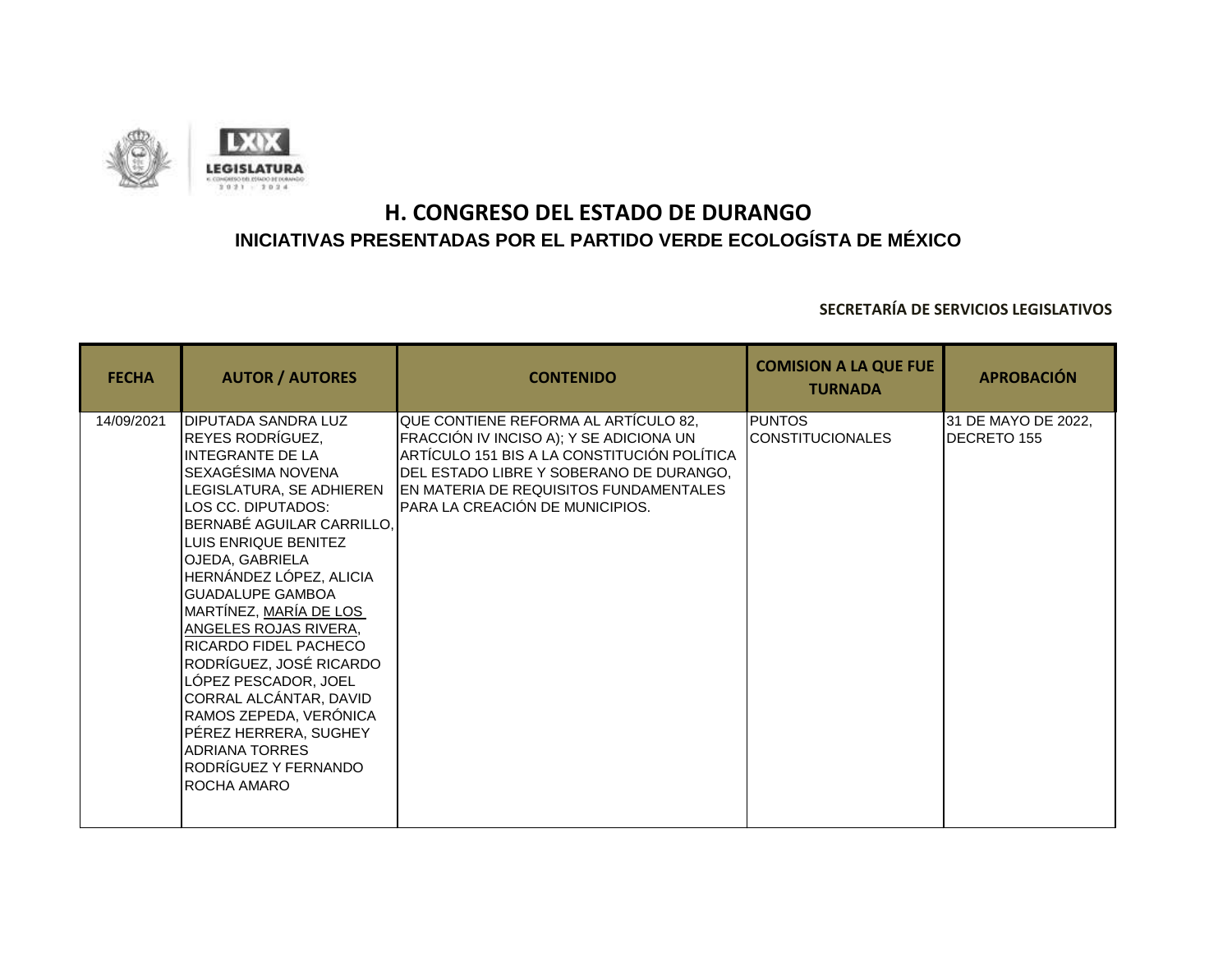

| <b>FECHA</b> | <b>AUTOR / AUTORES</b>                                                                                                                                                                                                                                                                                                                                                                                                                                                                                  | <b>CONTENIDO</b>                                                                                                                                                                                                        | <b>COMISION A LA QUE FUE</b><br><b>TURNADA</b>          | <b>APROBACIÓN</b> |
|--------------|---------------------------------------------------------------------------------------------------------------------------------------------------------------------------------------------------------------------------------------------------------------------------------------------------------------------------------------------------------------------------------------------------------------------------------------------------------------------------------------------------------|-------------------------------------------------------------------------------------------------------------------------------------------------------------------------------------------------------------------------|---------------------------------------------------------|-------------------|
| 14/09/2021   | <b>TORRES</b><br>DE<br>IINTEGRANTE<br>SEXAGÉSIMA<br>LEGISLATURA, SE ADHIREN MUNICIPIOS FRUTÍCOLAS.<br>CC.<br>ILOS I<br>DIPUTADOS:<br>VERÓNICA PÉREZ HERRERA,<br>SILVIA PATRICIA JIMÉNEZ<br>DELGADO, GERARDO GALAVIZ<br>MARTÍNEZ, ALEJANDRA DEL<br>RAMÍREZ,<br>VALLE<br>ALICIAI<br>IGUADALUPE<br><b>GAMBOA</b><br>MARTINEZ, SUSY CAROLINA<br>TORRECILLAS, MARIA DE LOS<br>ANGELES ROJAS RIVERA<br>LÓPEZ<br>JOSÉ<br>RICARDO<br>IPESCADOR. DAVID<br>RAMOS<br>ZEPEDA Y<br>CORRAL<br>JOEL<br><b>ALCÁNTAR</b> | DIPUTADA SUGHEY ADRIANA QUE CONTIENE REFORMA A LOS ARTÍCULOS 11,<br>RODRÍGUEZ, 14, 15 Y 16 FRACCIÓN X, DE LA LEY PARA EL<br>LAIFOMENTO Y DESARROLLO DE LA FRUTICULTURA<br>NOVENA EN EL ESTADO DE DURANGO, EN MATERIA DE | <b>ASUNTOS FORESTALES,</b><br><b>FRUTÍCOLAS Y PESCA</b> | PENDIENTE         |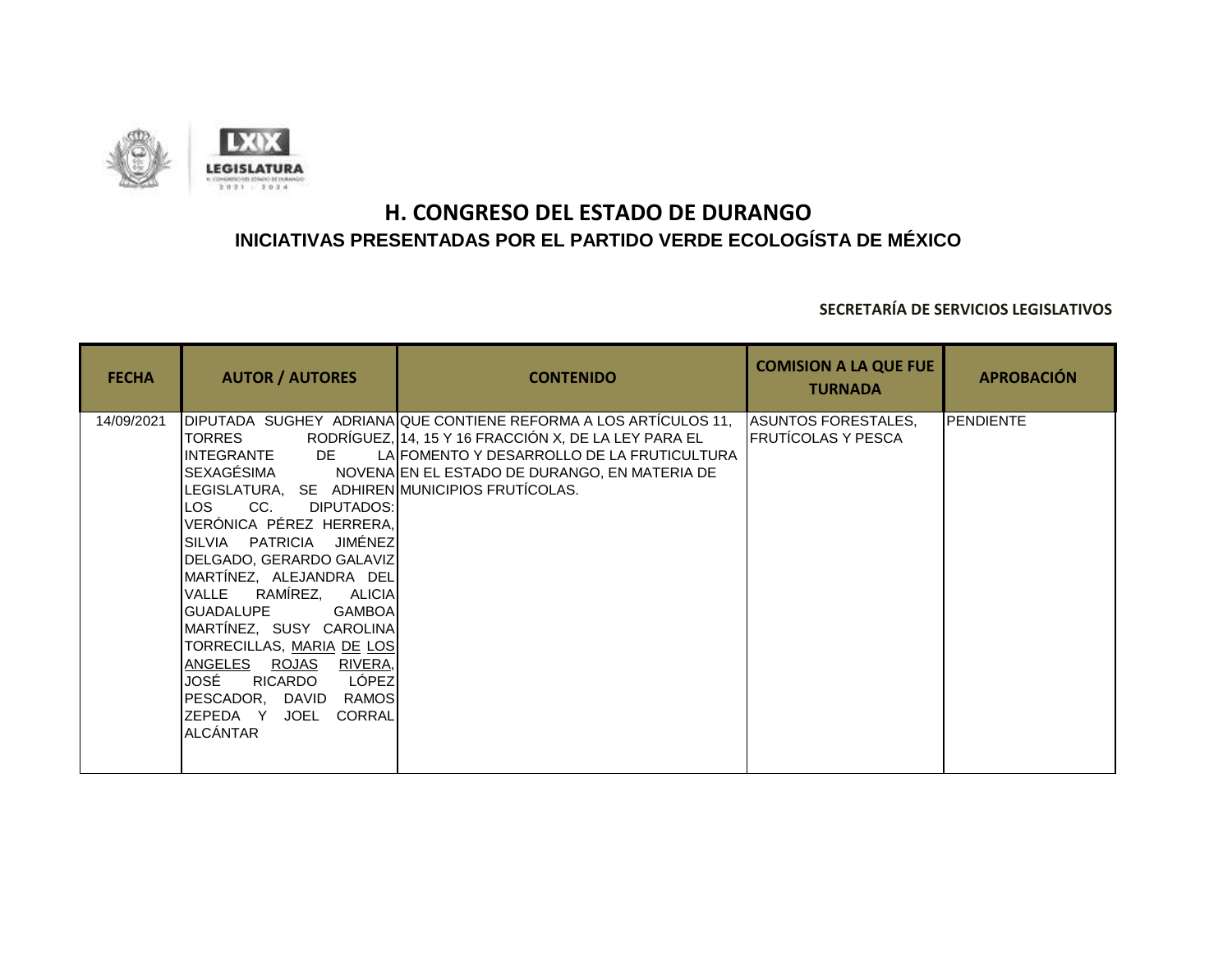

| <b>FECHA</b> | <b>AUTOR / AUTORES</b>                                                                                                                                                                                                                                                                                                                                                                                                                                                                                    | <b>CONTENIDO</b>                                                                                                                                                                                                                                                              | <b>COMISION A LA QUE FUE</b><br><b>TURNADA</b>                               | <b>APROBACIÓN</b> |
|--------------|-----------------------------------------------------------------------------------------------------------------------------------------------------------------------------------------------------------------------------------------------------------------------------------------------------------------------------------------------------------------------------------------------------------------------------------------------------------------------------------------------------------|-------------------------------------------------------------------------------------------------------------------------------------------------------------------------------------------------------------------------------------------------------------------------------|------------------------------------------------------------------------------|-------------------|
| 21/09/2021   | <b>DIPUTADOS LUIS</b><br>BENÍTEZ<br>OJEDA.<br>RODRÍGUEZ,<br>HERNÁNDEZ LÓPEZ, SUSY<br><b>CAROLINA</b><br><b>TORRECILLAS</b><br>SALAZAR,<br>SANDRA<br><b>LUZ</b><br>REYES RODRÍGUEZ, ALICIA<br><b>GUADALUPE</b><br><b>GAMBOA</b><br>MARTÍNEZ<br>Y SUGHEY<br>IADRIANA<br><b>TORRES</b><br>RODRÍGUEZ,<br>INTEGRANTES<br>DE LA SEXAGÉSIMA NOVENA<br>LEGISLATURA, SE ADHIEREN<br>LOS CC. DIPUTADOS: SILVIA<br>PATRICIA JIMÉNEZ DELGADO,<br>MARIA DE LOS ANGELES<br>ROJAS RIVERA, ALEJANDRA<br>DEL VALLE RAMÍREZ | ENRIQUE POR EL QUE SE ADICIONA UNA FRACCIÓN XXXVI<br>JOSÉ AL ARTÍCULO 18 Y UN ARTÍCULO 151 QUINQUIES<br>RICARDO LÓPEZ PESCADOR, A LA LEY ORGÁNICA DEL CONGRESO DEL<br>RICARDO FIDEL PACHECO ESTADO DE DURANGO, EN MATERIA DE<br>GABRIELA COMISIÓN LEGISLATIVA ANTICORRUPCIÓN. | RÉGIMEN, REGLAMENTO Y PENDIENTE<br><b>PRÁCTICAS</b><br><b>PARLAMENTARIAS</b> |                   |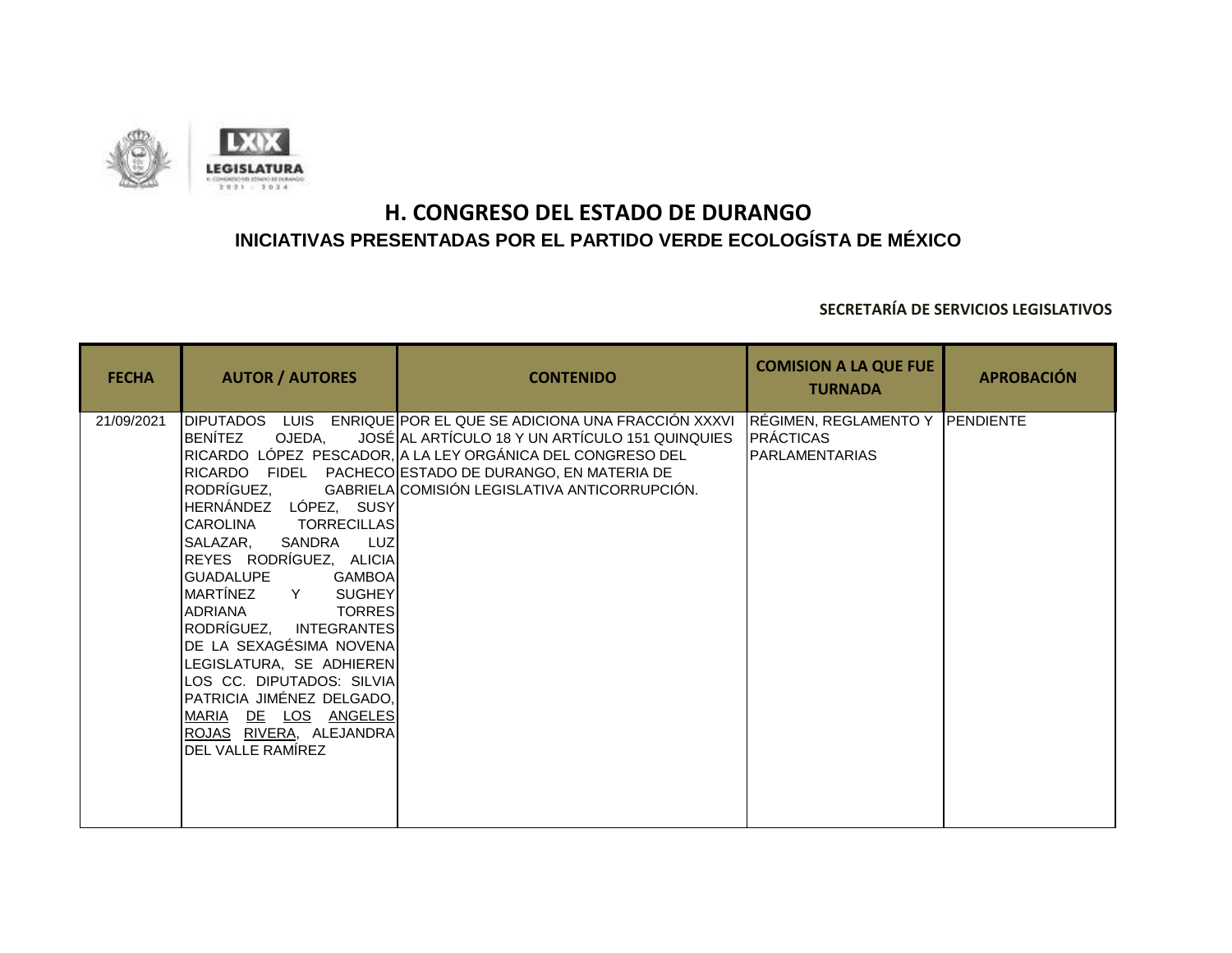

| <b>FECHA</b> | <b>AUTOR / AUTORES</b>                                                                                                                                                                                                                                                                                                                                                                                                                                                                                                                                                                                                                                                                                                                                  | <b>CONTENIDO</b>                                                                                                                                                                                                      | <b>COMISION A LA QUE FUE</b><br><b>TURNADA</b>       | <b>APROBACIÓN</b>                      |
|--------------|---------------------------------------------------------------------------------------------------------------------------------------------------------------------------------------------------------------------------------------------------------------------------------------------------------------------------------------------------------------------------------------------------------------------------------------------------------------------------------------------------------------------------------------------------------------------------------------------------------------------------------------------------------------------------------------------------------------------------------------------------------|-----------------------------------------------------------------------------------------------------------------------------------------------------------------------------------------------------------------------|------------------------------------------------------|----------------------------------------|
| 30/09/2021   | <b>DIPUTADOS ALICIA</b><br><b>IGUADALUPE GAMBOA</b><br>MARTÍNEZ, JOSÉ RICARDO<br>LÓPEZ PESCADOR, SUGHEY<br><b>ADRIANA TORRES</b><br>RODRÍGUEZ, RICARDO FIDEL<br>PACHECO RODRÍGUEZ.<br><b>GABRIELA HERNÁNDEZ</b><br>LÓPEZ, SUSY CAROLINA<br>TORRECILLAS SALAZAR,<br><b>SANDRA LUZ REYES</b><br>RODRÍGUEZ, Y LUIS ENRIQUE<br>BENÍTEZ OJEDA,<br><b>INTEGRANTES DEL GRUPO</b><br><b>IPARLAMENTARIO DEL</b><br>PARTIDO REVOLUCIONARIO<br>INSTITUCIONAL, EN SESIÓN<br>ORDINARIA SE ADHIEREN LOS<br><b>CC. DIPUTADOS: MARISOL</b><br><b>I</b> CARRILLO. SANDRA LILIA<br>AMAYA ROSALES, ALEJANDRA<br>DEL VALLE RAMÍREZ, SILVIA<br>PATRICIA JIMÉNEZ DELGADO,<br>DAVID RAMOS ZEPEDA, MA.<br>DE LOS ANGELES ROJAS<br>RIVERA Y OFELIA RENTERÍA<br><b>DELGADILLO</b> | QUE CONTIENE REFORMAS A LOS ARTÍCULOS 25 ATENCIÓN A PERSONAS<br>Y 27 DE LA LEY DE INCLUSIÓN PARA LAS<br>PERSONAS CON DISCAPACIDAD EN EL ESTADO<br>DE DURANGO, EN MATERIA DE INCLUSIÓN DE<br>PERSONAS CON DISCAPACIDAD | <b>ICON DISCAPACIDAD Y</b><br><b>ADULTOS MAYORES</b> | 30 DE NOVIEMBRE DE<br>2021, DECRETO 28 |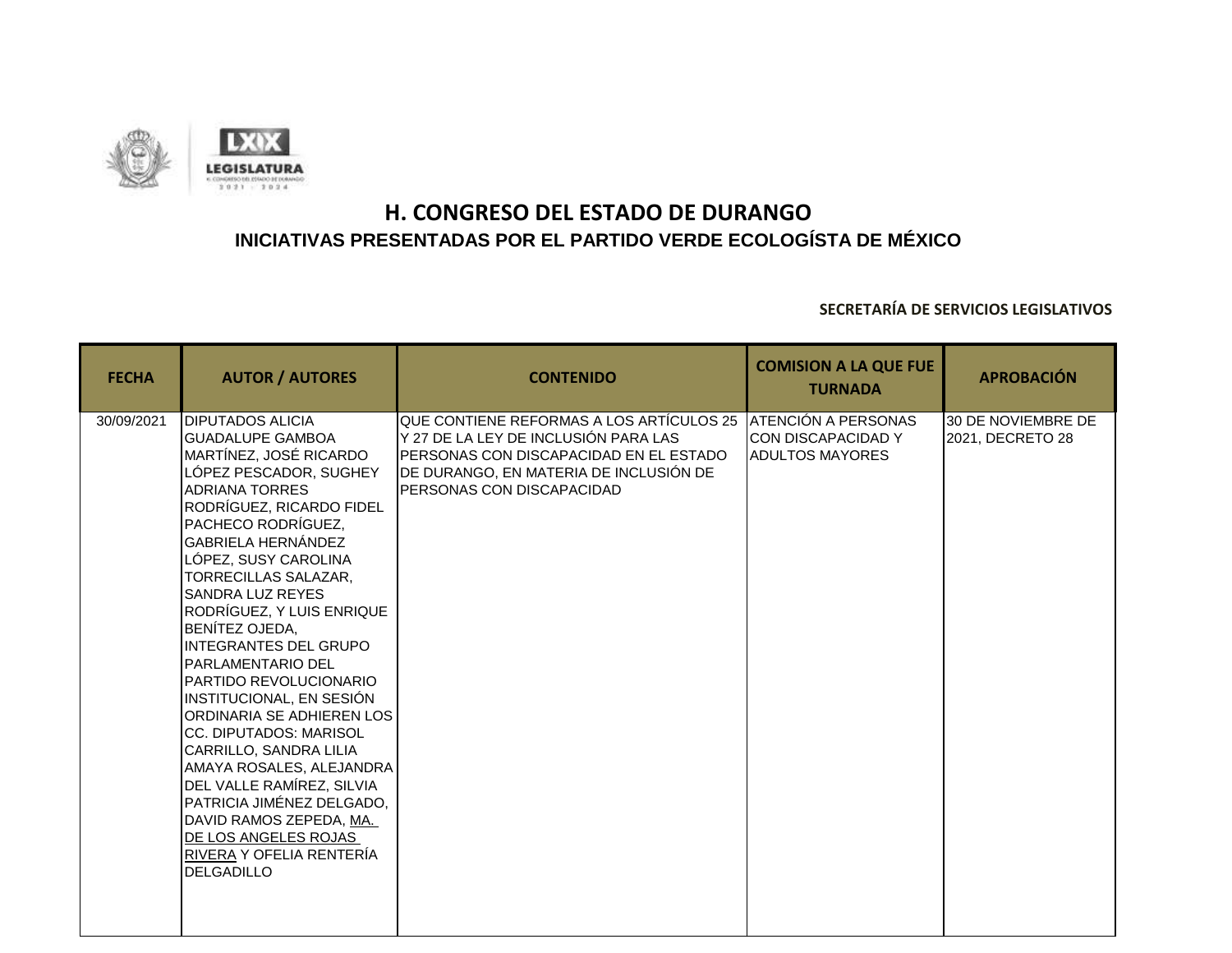

| <b>FECHA</b> | <b>AUTOR / AUTORES</b>                                                                                                                                                                                                                                                                                                                                                                                                                                                                            | <b>CONTENIDO</b>                                                                                                                                                                                                      | <b>COMISION A LA QUE FUE</b><br><b>TURNADA</b> | <b>APROBACIÓN</b> |
|--------------|---------------------------------------------------------------------------------------------------------------------------------------------------------------------------------------------------------------------------------------------------------------------------------------------------------------------------------------------------------------------------------------------------------------------------------------------------------------------------------------------------|-----------------------------------------------------------------------------------------------------------------------------------------------------------------------------------------------------------------------|------------------------------------------------|-------------------|
| 14/10/2021   | CARRILLO<br>IALEJANDRA DEL VALLEI<br>RAMÍREZ, OFELIA RENTERÍA<br>DELGADILLO, EDUARDO<br>GARCÍA REYES Y BERNABÉ<br>AGUILAR<br>CARRILLO.<br>INTEGRANTES DEL GRUPOI<br>IPARLAMENTARIO<br>DEL<br>PARTIDO MOVIMIENTO DE<br>REGENERACIÓN NACIONAL<br><b>SESIÓN</b><br>(MORENA). EN<br>ORDINARIA SE ADHIEREN LOS<br>CC. DIPUTADOS: RICARDO<br>LÓPEZ PESCADOR, JOEL<br>CORRAL ALCÁNTAR, MA. DE<br>LOS<br><b>ANGELES</b><br>ROJAS,<br><b>MÓJICA</b><br>ALEJANDRO<br>NARVAEZ Y DAVID RAMOS<br><b>ZEPEDA</b> | DIPUTADOS CHRISTIAN ALÁN QUE CONTIENE REFORMAS AL CÓDIGO PENAL<br>JEAN ESPARZA, SANDRA LILIA DEL ESTADO LIBRE Y SOBERANO DE DURANGO.<br>AMAYA ROSALES, MARISOL (AGRAVAR PENA DELITOS CONTRA LOS<br>QUIROGA, ANIMALES) | <b>JUSTICIA</b>                                | PENDIENTE         |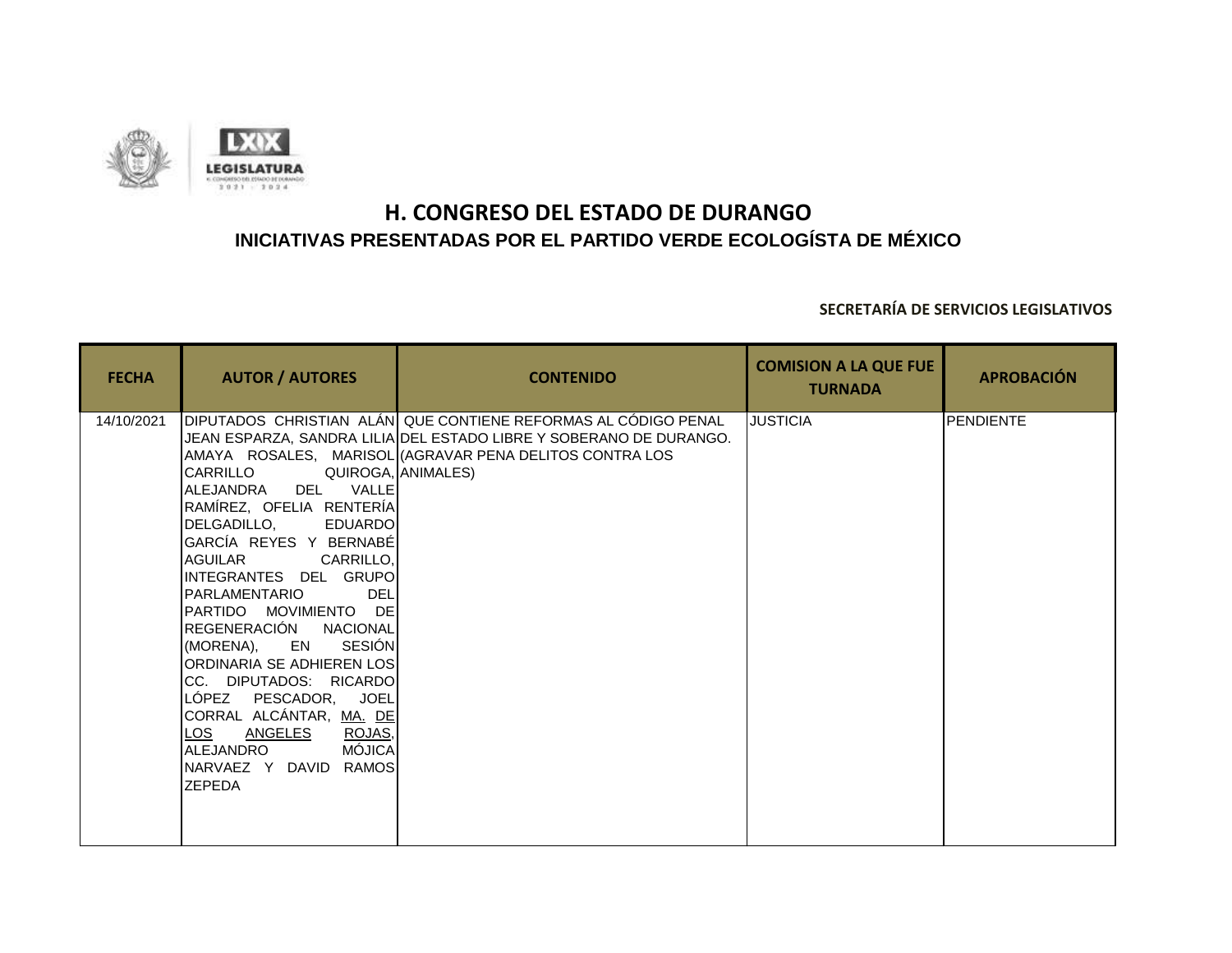

| <b>FECHA</b> | <b>AUTOR / AUTORES</b>                                                                                                                                                                                                                                                                                                                                 | <b>CONTENIDO</b>                                                                                                                                                                                                            | <b>COMISION A LA QUE FUE</b><br><b>TURNADA</b> | <b>APROBACIÓN</b> |
|--------------|--------------------------------------------------------------------------------------------------------------------------------------------------------------------------------------------------------------------------------------------------------------------------------------------------------------------------------------------------------|-----------------------------------------------------------------------------------------------------------------------------------------------------------------------------------------------------------------------------|------------------------------------------------|-------------------|
| 14/10/2021   | MARÍA<br><b>I</b> DIPUTADA<br>IANGELES<br>IREPRESENTANTE<br>MÉXICO, EN SESIÓN REFUGIOS.<br>IDE -<br>IORDINARIA SE ADHIEREN LOS <b>I</b><br>ICC. DIPUTADOS: RICARDO <b>I</b><br>LOPEZ PESCADOR, MARISOL<br>CARRILLO, SANDRA LILIA<br>RAMOS<br>AMAYA.<br>DAVID<br>IZEPEDA, OFELIA RENTERIAI<br>DELGADILLO, EDUARDO<br>IGARCIA Y ALEJANDRA DELI<br>VALLE. | DE LOSIQUE CONTIENE REFORMAS A LOS ARTICULOS 21<br>ROJAS RIVERA. FRACCIÓN IV Y 50 FRACCIÓN XII DE LA LEY DE<br>DELILAS MUJERES PARA UNA VIDA SIN VIOLENCIA<br>PARTIDO VERDE ECOLOGÍSTA DEL ESTADO DE DURANGO, EN MATERIA DE | <b>IDERECHOS HUMANOS</b>                       | <b>PENDIENTE</b>  |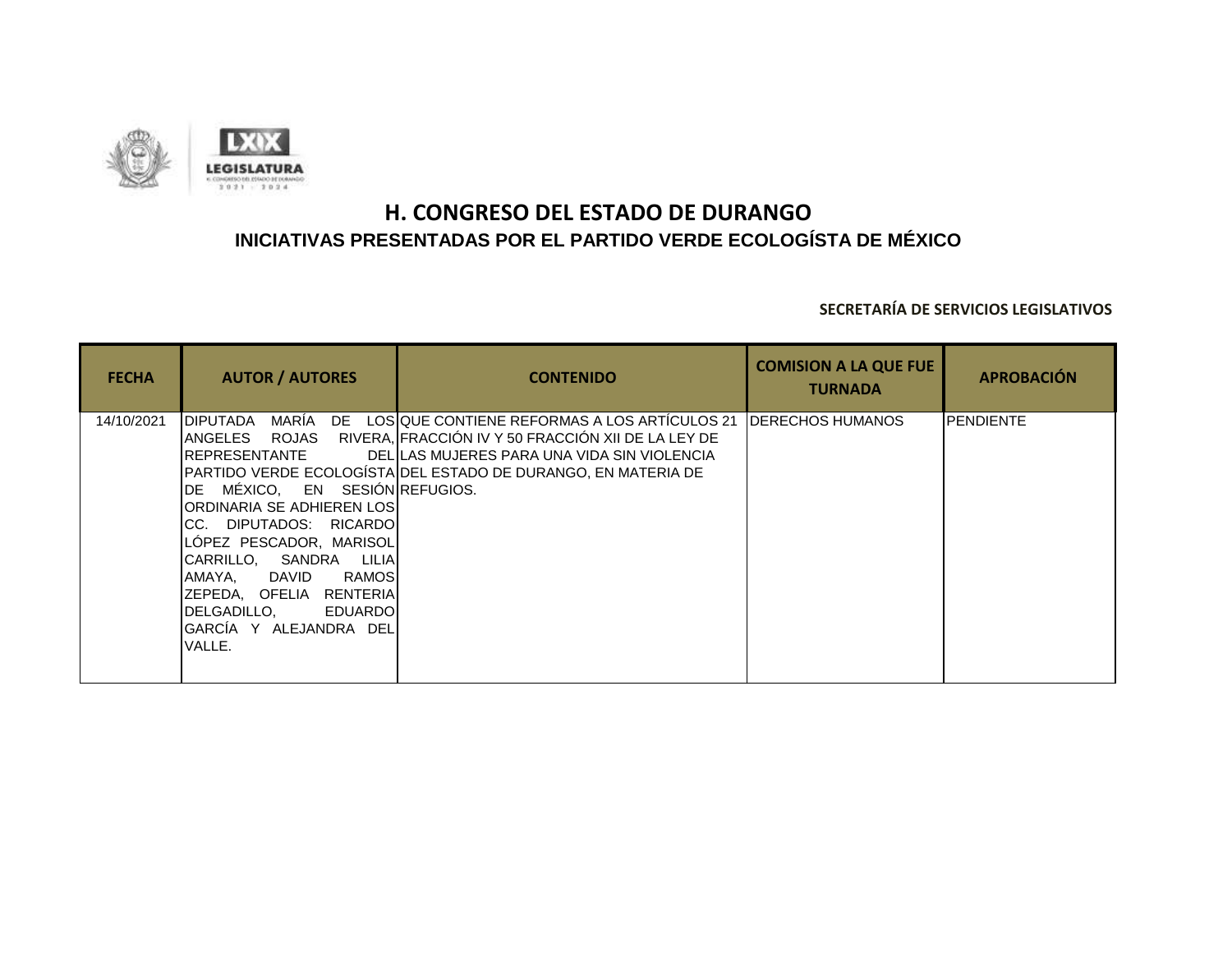

| <b>FECHA</b> | <b>AUTOR / AUTORES</b>                                                                                                                                                                                                                                                                                                                                                                                                                                                                                                                                                                                             | <b>CONTENIDO</b>                                                                                                                                                                                                                          | <b>COMISION A LA QUE FUE</b><br><b>TURNADA</b> | <b>APROBACIÓN</b>                                                     |
|--------------|--------------------------------------------------------------------------------------------------------------------------------------------------------------------------------------------------------------------------------------------------------------------------------------------------------------------------------------------------------------------------------------------------------------------------------------------------------------------------------------------------------------------------------------------------------------------------------------------------------------------|-------------------------------------------------------------------------------------------------------------------------------------------------------------------------------------------------------------------------------------------|------------------------------------------------|-----------------------------------------------------------------------|
| 23/11/2021   | ALICIA<br>CC.<br>RODRÍGUEZ,<br><b>GABRIELA</b><br>HERNÁNDEZ LÓPEZ, SUSY<br><b>TORRECILLAS</b><br><b>CAROLINA</b><br>SANDRA<br>SALAZAR,<br><b>LUZ</b><br>REYES RODRÍGUEZ, LUIS<br>ENRIQUE BENÍTEZ OJEDA Y<br>SUGHEY ADRIANA TORRES<br>RODRÍGUEZ<br><b>INTEGRANTES</b><br>DEL GRUPO PARLAMENTARIO<br><b>DEL</b><br><b>PARTIDO</b><br><b>REVOLUCIONARIO</b><br>INSTITUCIONAL, SE ADHIEREN<br>LOS CC. DIPUTADOS: DAVID<br>RAMOS ZEPEDA, VERONICA<br>PÉREZ HERRERA, MARIA DE<br><u>LOS ANGELES ROJAS RIVERA,</u><br>JOSÉ<br>ANTONIO<br>SOLIS<br>CAMPOS, ALEJANDRO MOJICA<br>Y SILVIA PATRICIA JIMENEZ<br><b>DELGADO</b> | <b>GUADALUPE QUE CONTIENE REFORMAS Y ADICIONES A</b><br>GAMBOA MARTÍNEZ, JOSÉ DIVERSOS ARTÍCULOS DEL CÓDIGO CIVIL DEL<br>RICARDO LÓPEZ PESCADOR, ESTADO DE DURANGO, EN MATERIA DE<br>RICARDO FIDEL PACHECO DEUDORES ALIMENTARIOS MOROSOS. | <b>JUSTICIA</b>                                | SE DESESTIMA EN<br>SESIÓN ORDINARIA DEL<br>DIA 01 DE MARZO DE<br>2022 |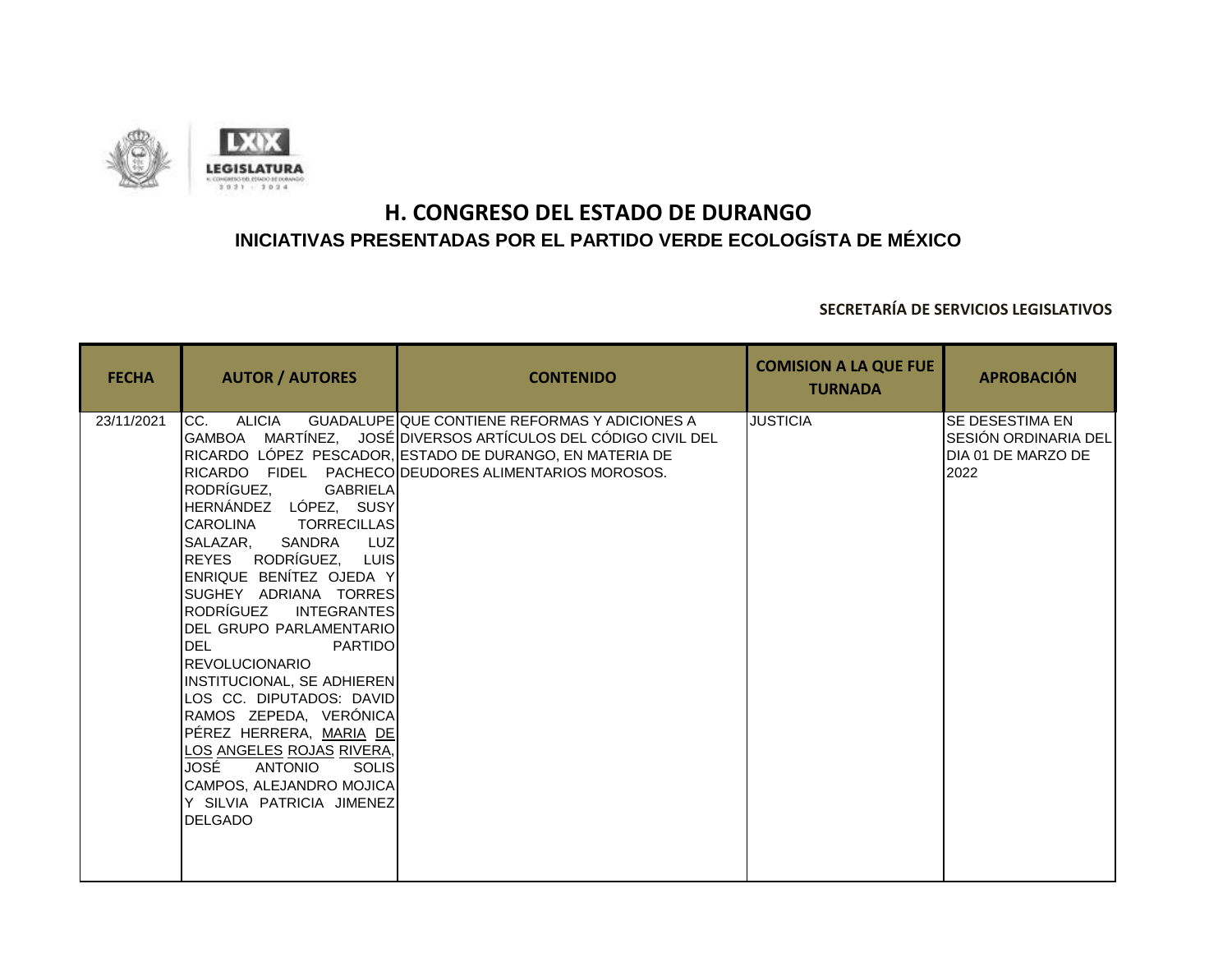

| <b>FECHA</b> | <b>AUTOR / AUTORES</b>                                                                                                                                             | <b>CONTENIDO</b>                                                                                                                                                                                                            | <b>COMISION A LA QUE FUE</b><br><b>TURNADA</b>                                                           | <b>APROBACIÓN</b> |
|--------------|--------------------------------------------------------------------------------------------------------------------------------------------------------------------|-----------------------------------------------------------------------------------------------------------------------------------------------------------------------------------------------------------------------------|----------------------------------------------------------------------------------------------------------|-------------------|
| 23/02/2022   | <b>OFICIO</b><br>$S/N$ .                                                                                                                                           | PRESENTADO EN EL CUAL SOLICITA LICENCIA POR TIEMPO<br>POR LA C. DIPUTADA MA. DE INDETERMINADO PARA SEPARARSE DEL CARGO<br>LOS ANGELES ROJAS RIVERA, DE DIPUTADA PROPIETARIA A PARTÍR DEL 1º. DE<br>IMARZO DEL PRESENTE AÑO. | SE APRUEBA. EL 01 DE MARZO DE 2022, TOMA LA<br>PROTESTA DE LEY SU SUPLENTE LA C. JENNIFER<br>ADELA DERAS |                   |
| 09/03/2022   | <b>ICC. INTEGRANTES DEL</b><br>IGRUPO PARLAMENTARIO DEL<br>PARTIDO ACCIÓN NACIONAL,<br>IEN SESIÓN ORDINARIA SE<br>IADHIEREN LA C. DIPUTADA<br>JENNIFER ADELA DERAS | <b>IPOR EL QUE SE REFORMAN LOS ARTICULOS</b><br>. <b>1</b> 7.9.10.170 Y 193 DE LA LEY DE DESARROLLO<br><b>IRURAL SUSTENTABLE PARA EL ESTADO DE</b><br>IDURANGO. EN MATERIA DE GRUPOS<br><b>IPRODUCTIVOS RURALES.</b>        | <b>ASUNTOS AGRÍCOLAS Y</b><br><b>GANADEROS</b>                                                           | <b>IPENDIENTE</b> |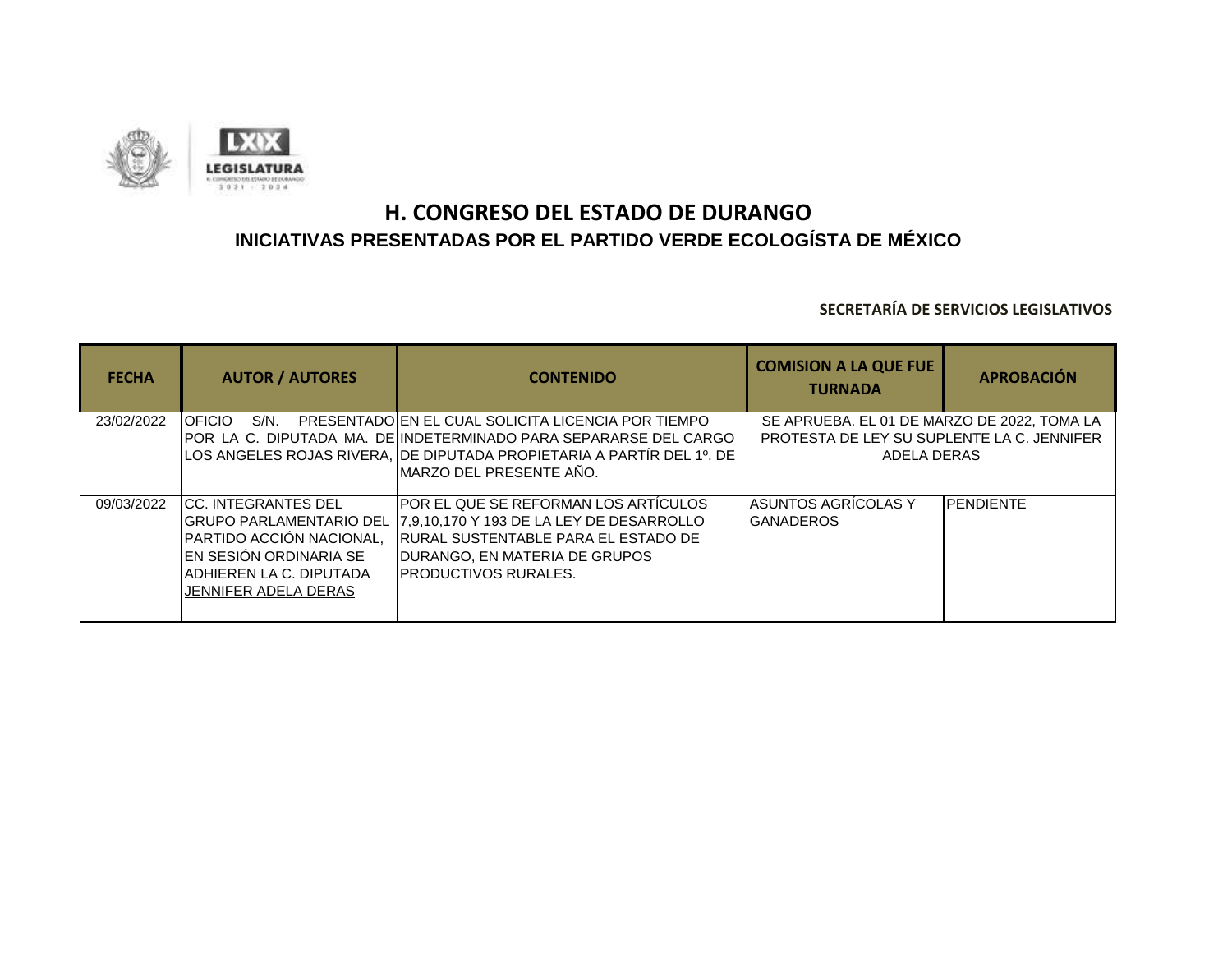

| <b>FECHA</b> | <b>AUTOR / AUTORES</b>                                                                                                                                                                                                                                                                                                                                                                                          | <b>CONTENIDO</b>                                                                                                                                                                                                                                                                       | <b>COMISION A LA QUE FUE</b><br><b>TURNADA</b> | <b>APROBACIÓN</b> |
|--------------|-----------------------------------------------------------------------------------------------------------------------------------------------------------------------------------------------------------------------------------------------------------------------------------------------------------------------------------------------------------------------------------------------------------------|----------------------------------------------------------------------------------------------------------------------------------------------------------------------------------------------------------------------------------------------------------------------------------------|------------------------------------------------|-------------------|
| 23/03/2022   | <b>TORRECILLAS</b><br><b>CAROLINA</b><br>SALAZAR, ROSA<br>MARÍA<br>TRIANA MARTÍNEZ Y SUGHEY<br><b>ADRIANA</b><br><b>TORRES</b><br>RODRÍGUEZ INTEGRANTES<br>IDEL GRUPO PARLAMENTARIOI<br><b>I</b> DEL<br><b>PARTIDO</b><br><b>REVOLUCIONARIO</b><br>INSTITUCIONAL, EN SESIÓN<br>ORDINARIA SE ADHIEREN LAS<br>CC. DIPUTADAS: JENNIFER<br>ADELA DERAS, ALEJANDRA<br>DEL VALLE Y SILVIA PATRICIA<br>JIMÉNEZ DELGADO | ICC. SANDRA  LUZ  REYESIPOR EL QUE SE ADICIONA UN ARTICULO 76 BIS A【SALUD PUBLICA<br>RODRÍGUEZ,   JOSÉ   RICARDO LA LEY DE SALUD DEL ESTADO DE DURANGO, EN l<br>LÓPEZ PESCADOR, GABRIELA MATERIA DE CULTURA TRADICIONAL INDÍGENA<br>HERNÁNDEZ LÓPEZ, SUSYEN LA PREVENCIÓN DE LA SALUD. |                                                | PENDIENTE         |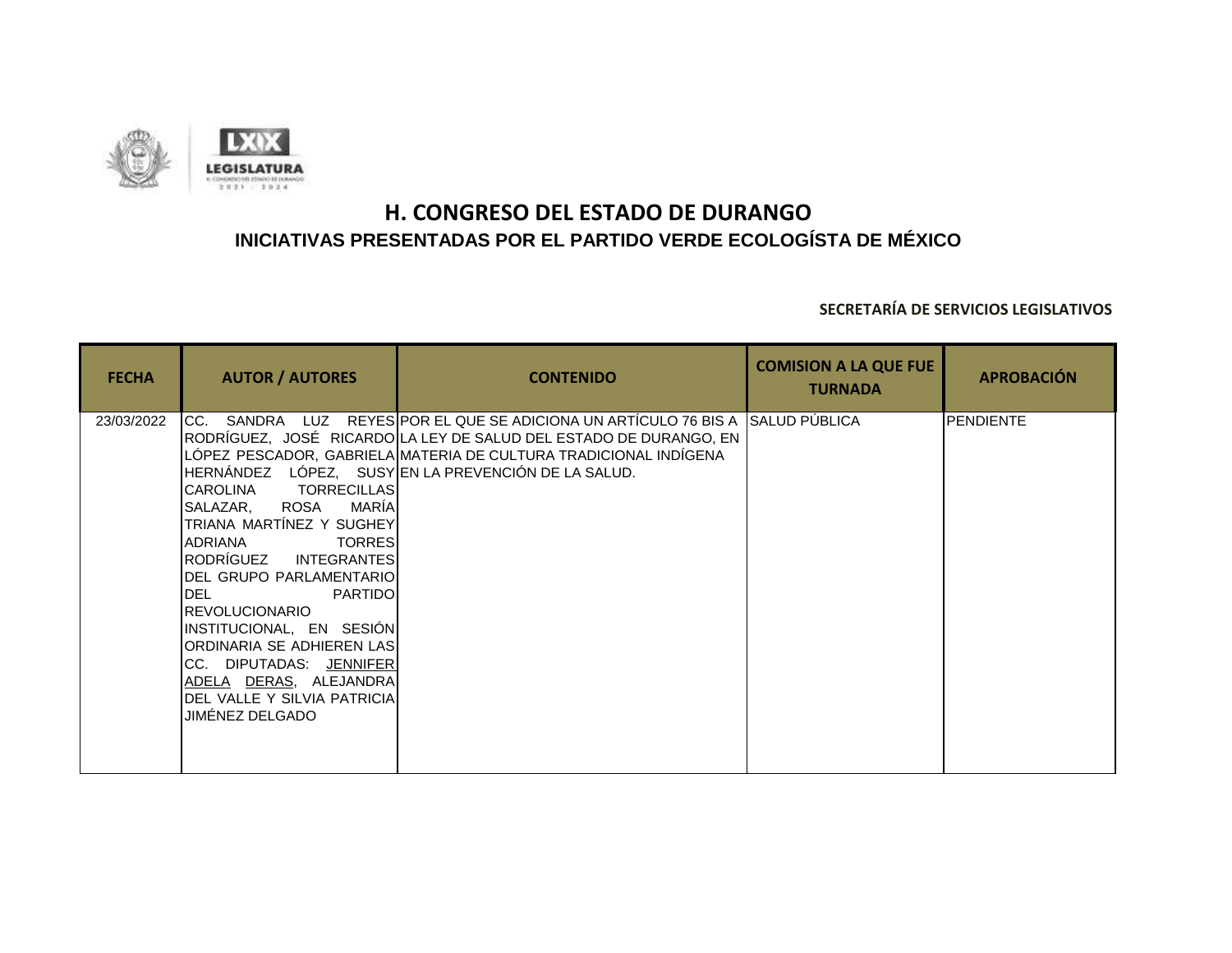

| <b>FECHA</b> | <b>AUTOR / AUTORES</b>                                                                                                                                                                                                                                                                                                                                                                                                           | <b>CONTENIDO</b>                                                                                                                                                                 | <b>COMISION A LA QUE FUE</b><br><b>TURNADA</b> | <b>APROBACIÓN</b> |
|--------------|----------------------------------------------------------------------------------------------------------------------------------------------------------------------------------------------------------------------------------------------------------------------------------------------------------------------------------------------------------------------------------------------------------------------------------|----------------------------------------------------------------------------------------------------------------------------------------------------------------------------------|------------------------------------------------|-------------------|
| 05/04/2022   | CC. CHRISTIAN ALÁN JEAN<br>ESPARZA, ALEJANDRA DEL<br>VALLE RAMÍREZ, OFELIA<br>RENTERÍA DELGADILLO,<br>EDUARDO GARCÍA REYES,<br>SANDRA LILIA AMAYA<br><b>ROSALES, MARISOL</b><br><b>CARRILLO QUIROGA Y</b><br>BERNABÉ AGUILAR CARRILLO.<br><b>INTEGRANTES DEL GRUPO</b><br><b>PARLAMENTARIO DEL</b><br>PARTIDO MOVIMIENTO DE<br>REGENERACIÓN NACIONAL<br>(MORENA), SE ADHIERE EN<br>SESIÓN LA C. DIPUTADA<br>JENNIFER ADELA DERAS | POR EL QUE SE REFORMAN DIVERSOS<br>ARTÍCULOS DEL CÓDIGO PENAL DEL ESTADO<br>LIBRE Y SOBERANO DE DURANGO, EN MATERIA<br>DE INCUMPLIMIENTO DE OBLIGACIONES<br><b>IALIMENTARIAS</b> | <b>JUSTICIA</b>                                | <b>PENDIENTE</b>  |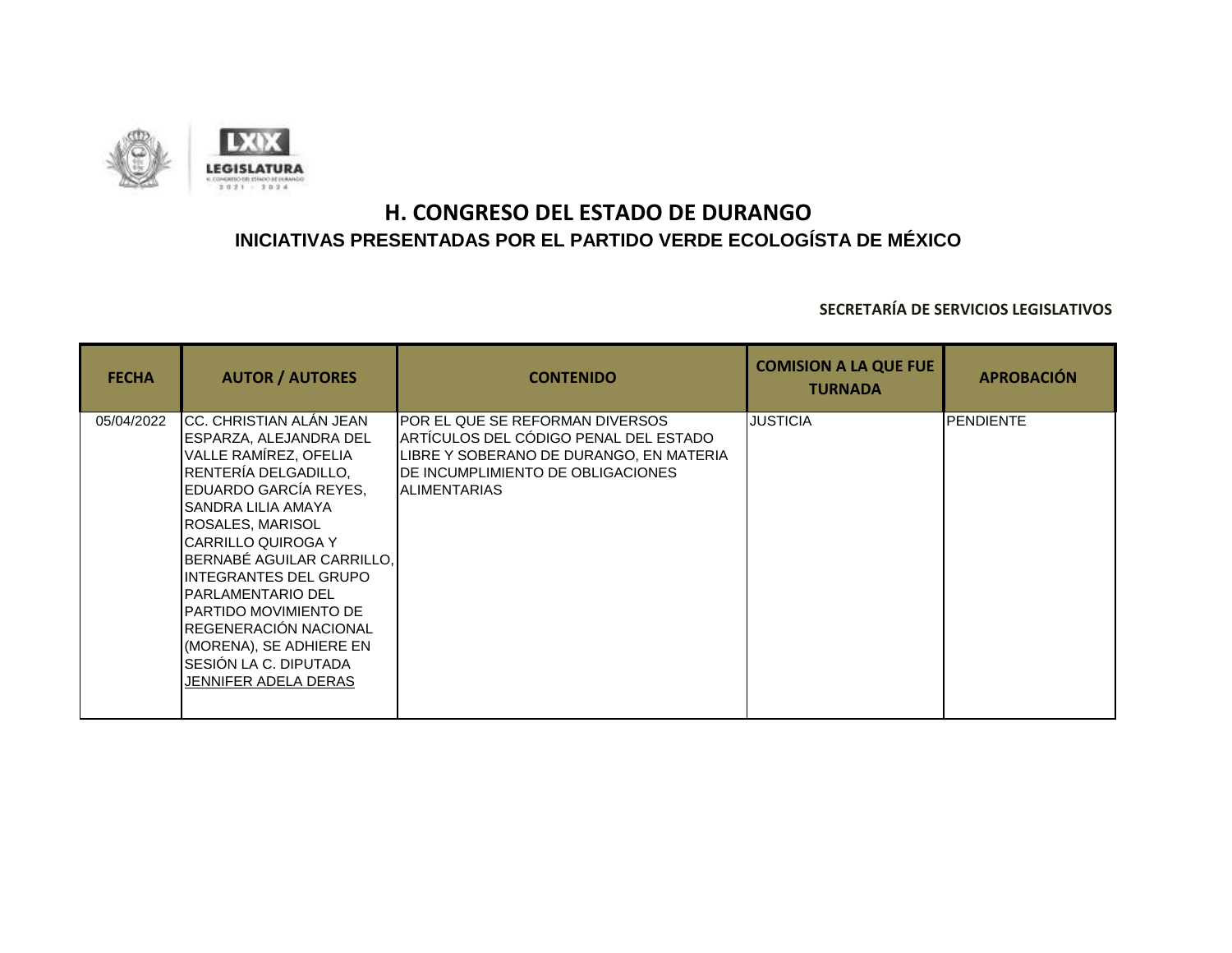

| <b>FECHA</b> | <b>AUTOR / AUTORES</b>                                                                                                                                                                                                                                                                                                                                                                                                                                                                                                                                                                           | <b>CONTENIDO</b>                                                                                                                                                                           | <b>COMISION A LA QUE FUE</b><br><b>TURNADA</b> | <b>APROBACIÓN</b> |
|--------------|--------------------------------------------------------------------------------------------------------------------------------------------------------------------------------------------------------------------------------------------------------------------------------------------------------------------------------------------------------------------------------------------------------------------------------------------------------------------------------------------------------------------------------------------------------------------------------------------------|--------------------------------------------------------------------------------------------------------------------------------------------------------------------------------------------|------------------------------------------------|-------------------|
| 06/04/2022   | CC. CHRISTIAN ALÁN JEAN<br>ESPARZA, ALEJANDRA DEL<br>VALLE RAMÍREZ, OFELIA<br>RENTERÍA DELGADILLO,<br>EDUARDO GARCÍA REYES,<br><b>SANDRA LILIA AMAYA</b><br>ROSALES, MARISOL<br><b>I</b> CARRILLO QUIROGA Y<br>BERNABÉ AGUILAR CARRILLO,<br><b>INTEGRANTES DEL GRUPO</b><br><b>PARLAMENTARIO DEL</b><br>PARTIDO MOVIMIENTO DE<br>REGENERACIÓN NACIONAL<br>(MORENA), EN SESIÓN<br>ORDINARIA SE ADHIEREN LOS I<br>CC. DIPUTADOS: GABRIELA<br>HERNÁNDEZ, JENNIFER<br>ADELA, SUGHEY TORRES,<br>SANDRA LUZ REYES, SUSY<br>TORRECILLAS, ROSA MARÍA<br>TRIANA, SILVIA PATRICIA<br>JIMÉNEZ Y TERESA SOTO | POR EL QUE SE ADICIONA LA FRACCIÓN XIII AL<br>ARTÍCULO 15 Y ADICIONA LA FRACCIÓN VIII AL<br>ARTÍCULO 24 DE LA LEY DE IGUALDAD ENTRE<br>MUJERES Y HOMBRES DEL ESTADO DE<br><b>IDURANGO.</b> | IGUALDAD DE GÉNERO                             | <b>PENDIENTE</b>  |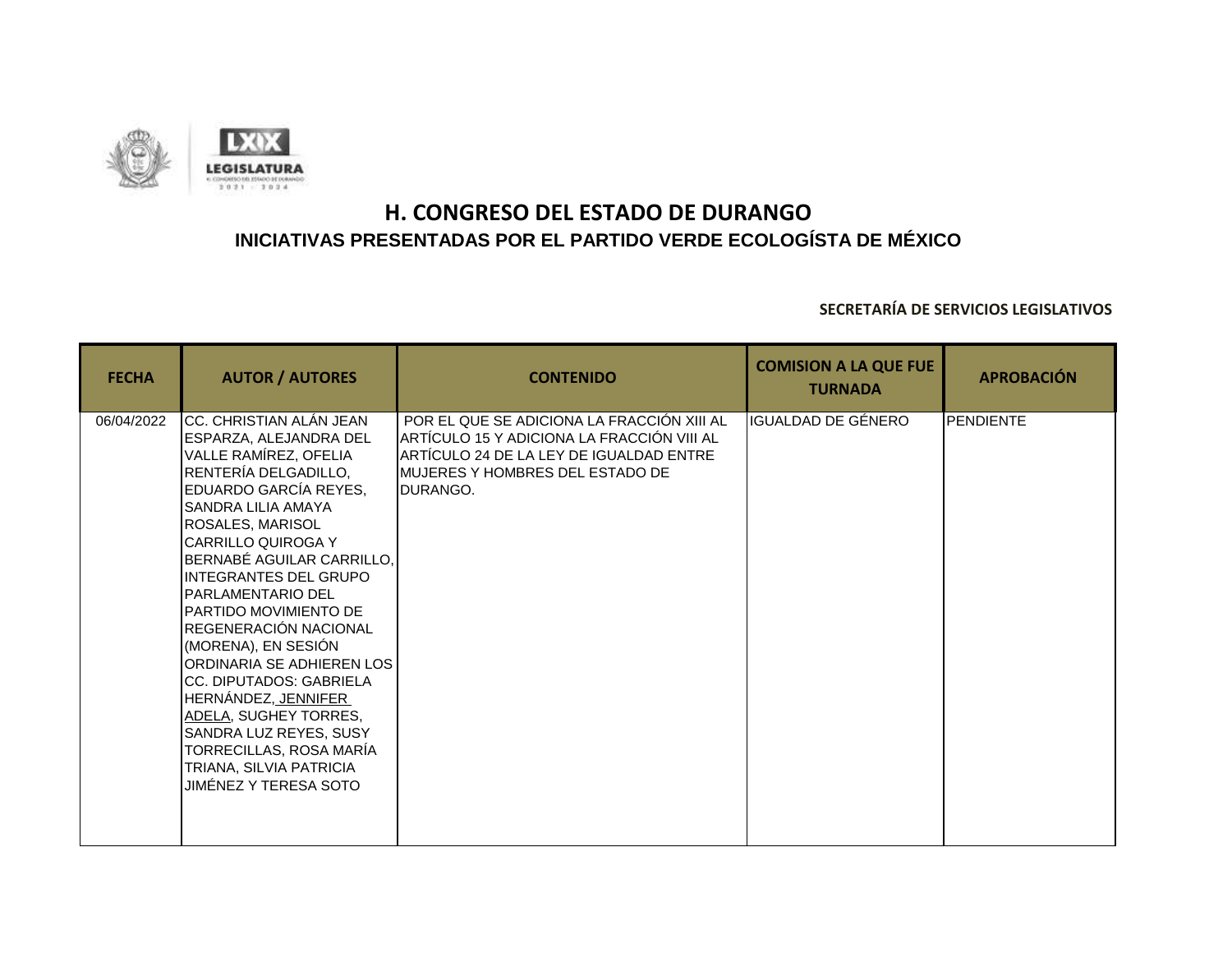

| <b>FECHA</b> | <b>AUTOR / AUTORES</b>                                                                                                                                                                                                                                                                                                                                                                                                                | <b>CONTENIDO</b>                                                                                   | <b>COMISION A LA QUE FUE</b><br><b>TURNADA</b> | <b>APROBACIÓN</b> |
|--------------|---------------------------------------------------------------------------------------------------------------------------------------------------------------------------------------------------------------------------------------------------------------------------------------------------------------------------------------------------------------------------------------------------------------------------------------|----------------------------------------------------------------------------------------------------|------------------------------------------------|-------------------|
|              | 19/04/2022 CC. CHRISTIAN ALÁN JEAN<br>ESPARZA, ALEJANDRA DEL<br>VALLE RAMÍREZ, OFELIA<br>RENTERÍA DELGADILLO,<br>EDUARDO GARCÍA REYES,<br>SANDRA LILIA AMAYA<br><b>ROSALES, MARISOL</b><br>ICARRILLO QUIROGA Y<br>BERNABÉ AGUILAR CARRILLO,<br><b>INTEGRANTES DEL GRUPO</b><br><b>PARLAMENTARIO DEL</b><br>PARTIDO MOVIMIENTO DE<br>REGENERACIÓN NACIONAL<br>(MORENA), EN SESIÓN SE<br>ADHIERE LA C. DIPUTADA<br>JENNIFER ADELA DERAS | IQUE CONTIENE REFORMAS Y ADICIONES AL<br>ICÓDIGO PENAL DEL ESTADO LIBRE Y SOBERANO<br>IDE DURANGO. | <b>JUSTICIA</b>                                | <b>PENDIENTE</b>  |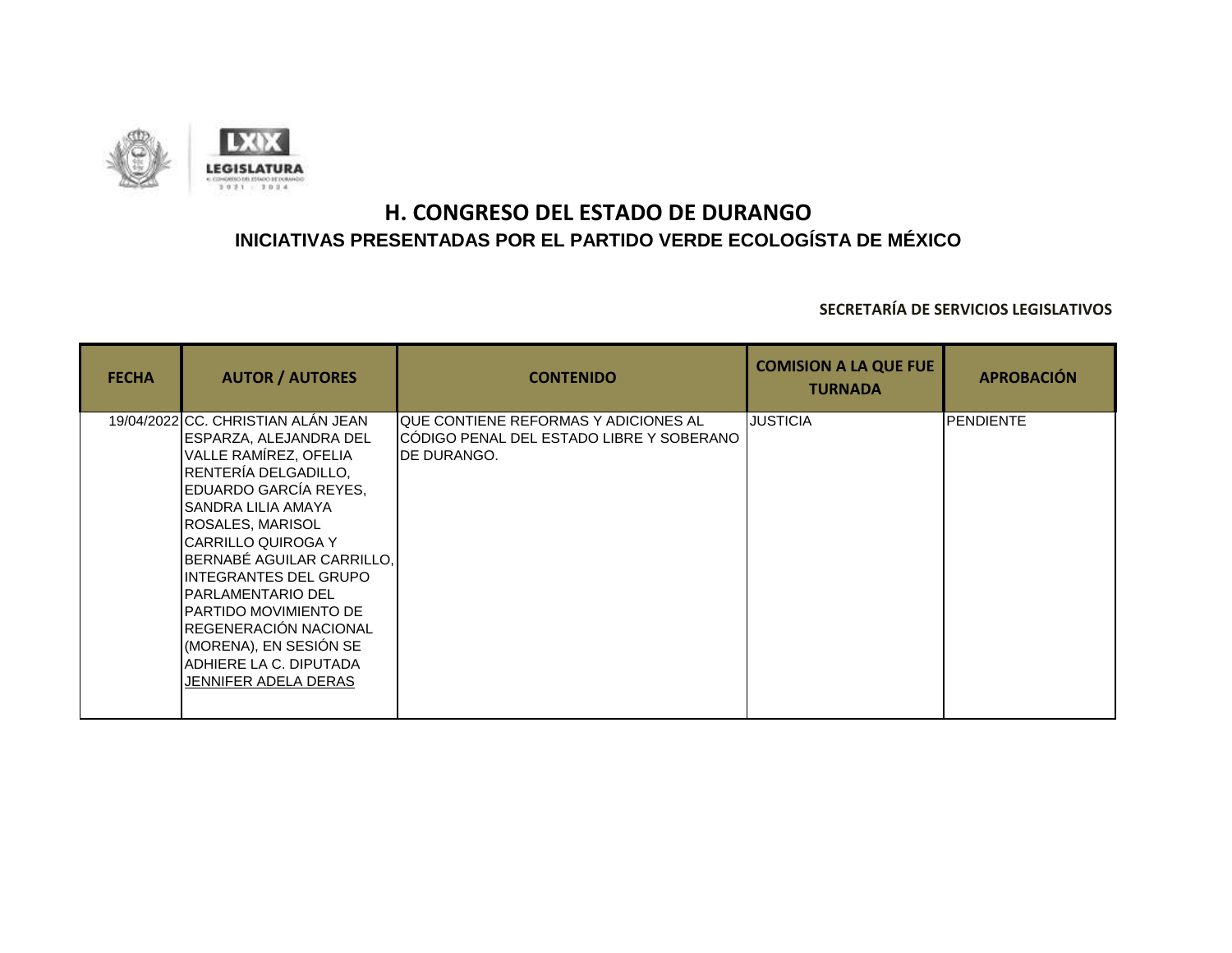

| <b>FECHA</b> | <b>AUTOR / AUTORES</b>                                                                                                                                                                                                                                                                                                                                                      | <b>CONTENIDO</b>                                                                                                                                                                                                                                 | <b>COMISION A LA QUE FUE</b><br><b>TURNADA</b> | <b>APROBACIÓN</b> |
|--------------|-----------------------------------------------------------------------------------------------------------------------------------------------------------------------------------------------------------------------------------------------------------------------------------------------------------------------------------------------------------------------------|--------------------------------------------------------------------------------------------------------------------------------------------------------------------------------------------------------------------------------------------------|------------------------------------------------|-------------------|
|              | VALLE<br><b>IRENTERIA</b><br>GARCÍA REYES,<br>IEDUARDO<br>AMAYAL<br>ISANDRA<br>LILIA<br><b>ROSALES.</b><br>MARISOL<br><b>I</b> CARRILLO QUIROGA<br>BERNABE AGUILAR CARRILLO,<br>IINTEGRANTES DEL GRUPOI<br>IPARLAMENTARIO<br>DEL<br><b>DEI</b><br>IPARTIDO MOVIMIENTO<br>REGENERACIÓN NACIONAL<br>(MORENA), EN SESIÓN SE <br>ADHIERE LA C. DIPUTADA<br>JENNIFER ADELA DERAS | 19/04/2022 CC. CHRISTIAN ALÁN JEAN POR LA QUE SE EXPIDE LA LEY QUE CREA LA<br>IESPARZA,    ALEJANDRA     DELIESCUELA PARA PADRES, MADRES O QUIENES<br>RAMÍREZ, OFELIA EJERZAN LA TUTELA, GUARDA O CUSTODIA DEL<br>DELGADILLO. ESTADO DE DURANGO. | EDUCACIÓN PÚBLICA                              | PENDIENTE         |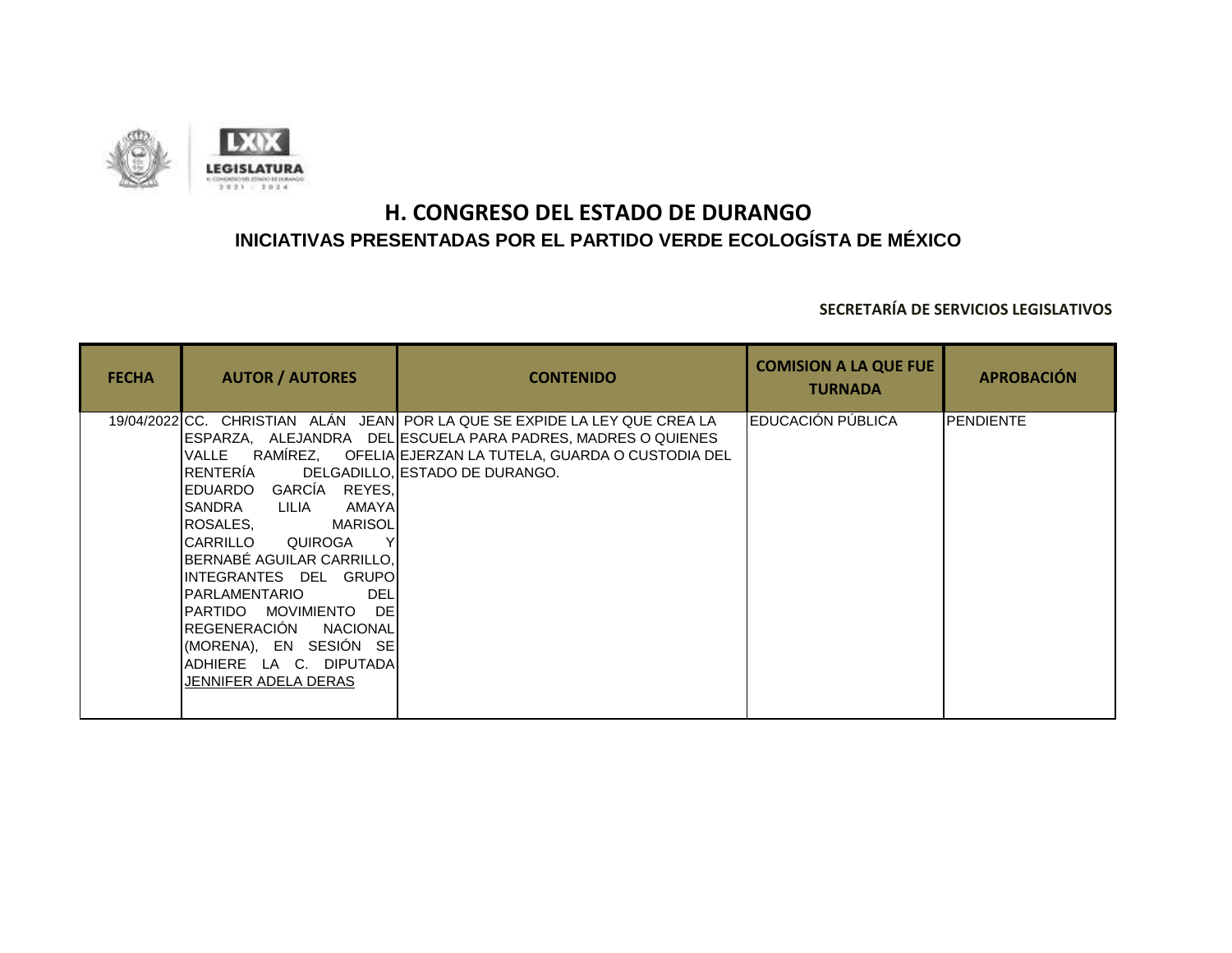

| <b>FECHA</b> | <b>AUTOR / AUTORES</b>                                                                                                                                                                                           | <b>CONTENIDO</b>                                                                                                                                                                                                                                                                                                                                                   | <b>COMISION A LA QUE FUE</b><br><b>TURNADA</b> | <b>APROBACIÓN</b> |
|--------------|------------------------------------------------------------------------------------------------------------------------------------------------------------------------------------------------------------------|--------------------------------------------------------------------------------------------------------------------------------------------------------------------------------------------------------------------------------------------------------------------------------------------------------------------------------------------------------------------|------------------------------------------------|-------------------|
| 17/05/2022   | IGUTIERREZ.<br>RODRÍGUEZ<br><b>SOTO</b><br>FERNANDO ROCHA AMARO,<br>INTEGRANTES DEL GRUPO <b>I</b><br><b>PARLAMENTARIO</b><br>DEL<br>IPARTIDO ACCIÓN NACIONAL.<br>SE ADHIERE LA DIPUTADA<br>JENNIFER ADELA DERAS | CC. JOEL CORRAL ALCÁNTAR, POR EL QUE SE REFORMAN LOS ARTÍCULOS 4 Y 6 RÉGIMEN, REGLAMENTO Y PENDIENTE<br>SILVIA PATRICIA JIMÉNEZ OEL REGLAMENTO DE RECONOCIMIENTOS,<br>DELGADO. PEDRO TOQUERO CONDECORACIONES, PREMIOS Y ESTÍMULOS<br>ALEJANDROIDEL CONGRESO DEL ESTADO DE DURANGO. EN<br><b>IMOJICA – NARVAEZ. – TERESAIMATERIA DE CUIDADO DE LOS ECOSISTEMAS.</b> | <b>IPRÁCTICAS</b><br><b>IPARLAMENTARIAS</b>    |                   |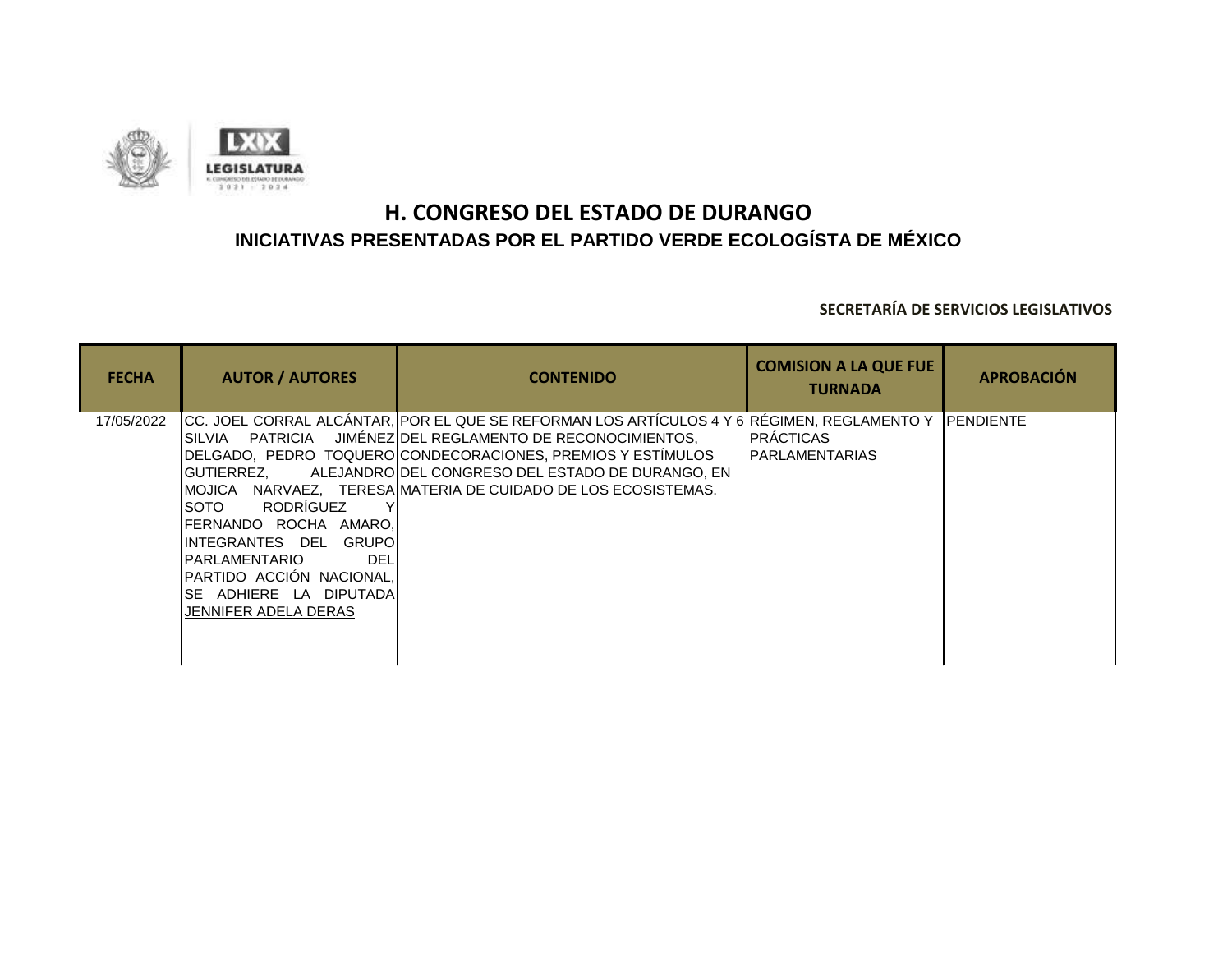

| <b>FECHA</b> | <b>AUTOR / AUTORES</b>                                                                                                                                                                                                                                                                                                                                                                                                               | <b>CONTENIDO</b>                                                                                                                                                                                                               | <b>COMISION A LA QUE FUE</b><br><b>TURNADA</b> | <b>APROBACIÓN</b> |
|--------------|--------------------------------------------------------------------------------------------------------------------------------------------------------------------------------------------------------------------------------------------------------------------------------------------------------------------------------------------------------------------------------------------------------------------------------------|--------------------------------------------------------------------------------------------------------------------------------------------------------------------------------------------------------------------------------|------------------------------------------------|-------------------|
| 24/05/2022   | CC. CHRISTIAN ALAN JEAN<br>ESPARZA, ALEJANDRA DEL<br>VALLE RAMÍREZ, OFELIA<br>RENTERÍA DELGADILLO.<br>EDUARDO GARCÍA REYES,<br>ISANDRA LILIA AMAYA<br><b>ROSALES, MARISOL</b><br><b>I</b> CARRILLO QUIROGA Y<br>BERNABÉ AGUILAR CARRILLO,<br>IINTEGRANTES DEL GRUPO<br><b>IPARLAMENTARIO DEL</b><br><b>IPARTIDO MOVIMIENTO DE</b><br>REGENERACIÓN NACIONAL<br>(MORENA), SE ADHIERE LA C.<br>IDIPUTADA JENNIFER ADELA<br><b>DERAS</b> | <b>I</b> QUE CONTIENE REFORMAS Y ADICIONES A LA<br>ILEY GENERAL DE LOS PUEBLOS Y COMUNIDADESIDESARROLLO ECONOMICO<br>IINDIGENAS DEL ESTADO DE DURANGO Y A LA<br>LEY DE FOMENTO ECONÓMICO PARA EL ESTADO<br><b>IDE DURANGO.</b> | IASUNTOS INDIGENAS Y                           | <b>PENDIENTE</b>  |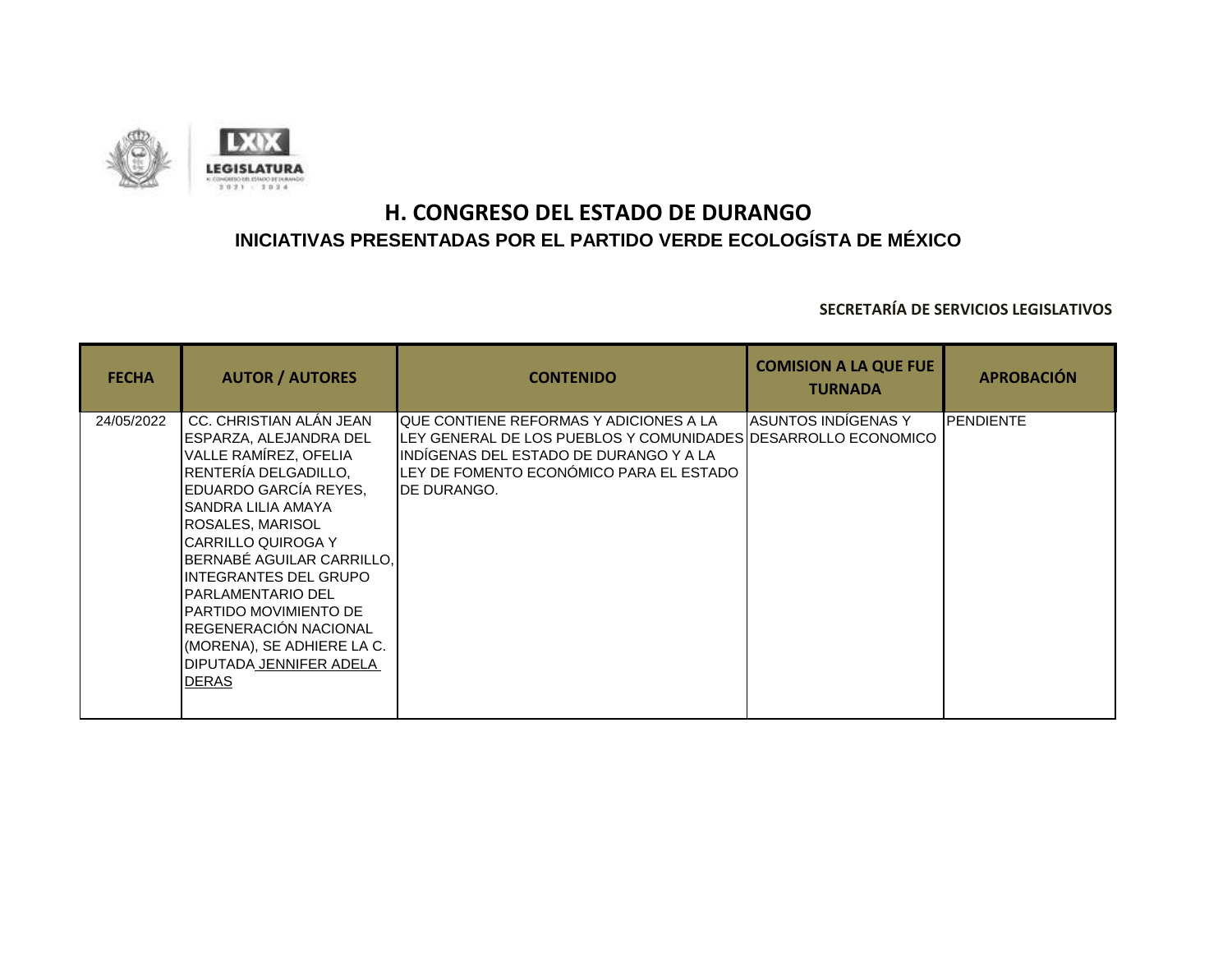

| <b>FECHA</b> | <b>AUTOR / AUTORES</b>                                                                                                                                                                                                                                                                                                                                                                                                                                                                                  | <b>CONTENIDO</b>                                                                                                                                                                                | <b>COMISION A LA QUE FUE</b><br><b>TURNADA</b> | <b>APROBACIÓN</b> |
|--------------|---------------------------------------------------------------------------------------------------------------------------------------------------------------------------------------------------------------------------------------------------------------------------------------------------------------------------------------------------------------------------------------------------------------------------------------------------------------------------------------------------------|-------------------------------------------------------------------------------------------------------------------------------------------------------------------------------------------------|------------------------------------------------|-------------------|
| 31/05/2022   | <b>DIPUTADO LUIS ENRIQUE</b><br>DE LA SEXAGÉSIMA NOVENA<br>LEGISLATURA, EN SESIÓN<br>ORDINARIA SE ADHIEREN LOS CORRUPCIÓN.<br>CC. DIPUTADOS: JOSÉ<br>ANTONIO SOLIS CAMPOS,<br>SANDRA LUZ REYES, TERESA<br>SOTO, J. CARMEN<br>FERNÁNDEZ, RICARDO LÓPEZ<br>PESCADOR, SILVIA PATRICIA<br>JIMÉNEZ DELGADO,<br>ALEJANDRA DEL VALLE,<br>BERNABE AGUILAR, ROSA<br>MARÍA TRIANA, SANDRA LILIA<br>AMAYA, GABRIELA<br>HERNÁNDEZ LÓPEZ,<br>JENNIFER ADELA DERAS,<br>EDUARDO GARCÍA Y SUSY<br>CAROLINA TORRECILLAS. | <b>I</b> QUE CONTIENE REFORMA AL ARTÍCULO 3 DE LA<br>BENÍTEZ OJEDA, INTEGRANTE CONSTITUCIÓN POLÍTICA DEL ESTADO LIBRE Y<br>SOBERANO DE DURANGO, EN MATERIA DE<br>DERECHO A UN AMBIENTE LIBRE DE | <b>PUNTOS</b><br><b>CONSTITUCIONALES</b>       | <b>PENDIENTE</b>  |